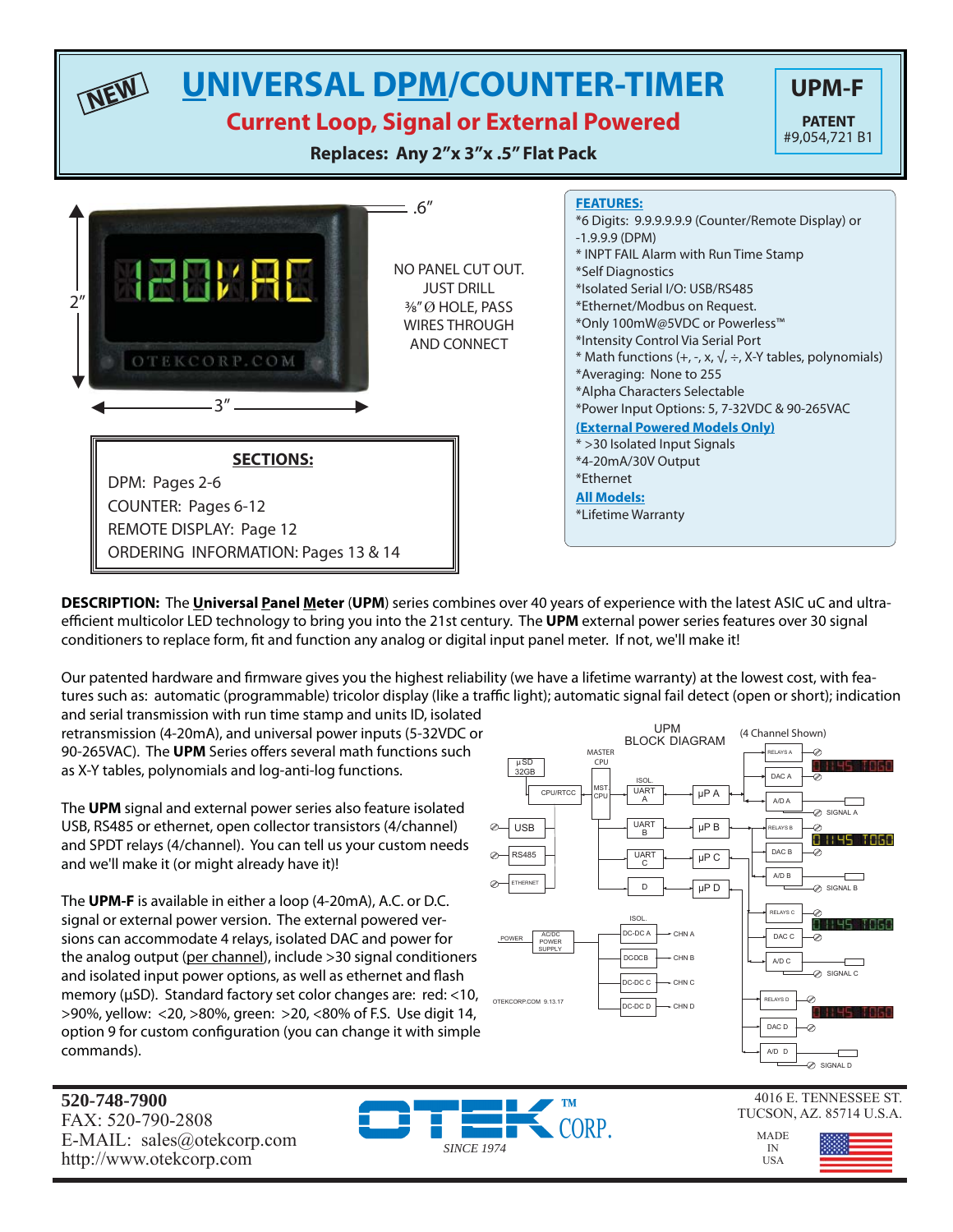| <b>UPM-F</b><br><b>WHAT CAN YOU DO WITH OTEK'S</b><br><b>NEW UPM/DPM FUNCTION?</b>                                                                                                                                                                                                                                                                                                                                                                                          | <b>Description &amp; Notes</b>                                                                                                                                                                                                                                                                                                                                                                             |  |  |
|-----------------------------------------------------------------------------------------------------------------------------------------------------------------------------------------------------------------------------------------------------------------------------------------------------------------------------------------------------------------------------------------------------------------------------------------------------------------------------|------------------------------------------------------------------------------------------------------------------------------------------------------------------------------------------------------------------------------------------------------------------------------------------------------------------------------------------------------------------------------------------------------------|--|--|
| All models share the same award winning software and hard-<br>ware (patent #9,054,721 B1). This allows you to implement the<br>following applications, restricted only by the hardware limita-<br>tion of each model and your imagination. Note: contact us<br>about Otek's Powerless™ Technology: If your signal cannot<br>supply ≥10mW (~ 3V/3mA), use an external power model. See<br>pages 6-12 for UPM-Counter functions and Page 12 for remote<br>display/controller. | <b>DIGIT 6, GRADE: (CONTINUED)</b><br>Option 0 is 94VO plastic, option "I" is an aluminium nickel<br>plated case and cover; bezel face has black powder coat finish<br>to Mil-Specs. The back cover is either black plastic or nickel<br>plated aluminum. Typical Mil-Specs: 461, 462, 169, 901, 801,<br>RTCA-160, I EEE344, etc. Contact Otek for custom colors.                                          |  |  |
| 1. One Channel Only Model: Implement any math function,<br>X-Y table (25 point), polynomials (9 <sup>th</sup> order), offset, zero, scale,<br>tare, log & anti-logarithmic to affect the unit's display at will.<br>Some examples are: change the display & data using any com-                                                                                                                                                                                             | <b>DIGIT 7, (# CHANNELS):</b><br>This model offers only 1 channel, 6 characters, 0.6" high tricolor.<br>Digit 7 must be option 1 or 9.                                                                                                                                                                                                                                                                     |  |  |
| bination as commanded by your algorithm, such as $+/-/X/}/\sqrt{\sigma}$<br>set a variable or linearize the display using X-Y tables or polyno-<br>mials. This works well for odd shape containers. You can also<br>change the reading from °F to °C or °K or compress/expand the                                                                                                                                                                                           | DIGITS 8 & 9 (INPUT SIGNAL): SECTION A: See Input Signal<br>Conditioners section (pages 6-8) for description and specifica-<br>tions.                                                                                                                                                                                                                                                                      |  |  |
| display (and data out) using the log and antilog functions. In<br>addition, you can change the factory default alarm set points<br>and colors or delete them.                                                                                                                                                                                                                                                                                                               | <b>DIGIT 10 (POWER INPUT):</b><br><b>LOOP &amp; SIGNAL POWER ONLY:</b>                                                                                                                                                                                                                                                                                                                                     |  |  |
| Note: Model UPM-F only offers internally accessible USB serial<br>I/O for configuration and mathematical functions. Use digit 14<br>option 9 and specify your custom calibration, or use our free<br>GUI.<br>Contact Otek for custom access to micro USB.                                                                                                                                                                                                                   | Digit 10, Option 0, Powerless, No Power Required: The<br>Input Fail detect/Alarm (patent pending) flashes the display<br>"INPT FAIL (INPT FAIL)" and transmits this serial message for $\sim$ 20<br>seconds, after which it will cease. This feature is available in all<br>models. If desired on powered models, use option 9 on Digit<br>14 and specify "input fail detection." Signal Fail Requirement: |  |  |
| <b>DIGIT 5, SERIAL I/O &amp; MEMORY:</b>                                                                                                                                                                                                                                                                                                                                                                                                                                    | Unit must be "On" for at least 1 minutes at >50% of full scale for<br>it to operate.                                                                                                                                                                                                                                                                                                                       |  |  |
| Not available on the UPM-F.                                                                                                                                                                                                                                                                                                                                                                                                                                                 | <b>EXTERNAL POWER ONLY:</b>                                                                                                                                                                                                                                                                                                                                                                                |  |  |
| <b>DIGIT 6, GRADE:</b>                                                                                                                                                                                                                                                                                                                                                                                                                                                      | Digit 10, Options 2, 3, 4; Not available on the UPM-F.                                                                                                                                                                                                                                                                                                                                                     |  |  |
| Industrial Grade (Options 0 or I) is per these published specifica-<br>tions. Grades M and E per agreed specifications. Options E & M<br>typically include an EMI/RFI shield all around and filtered con-<br>nectors to meet EPRI-TR-102323-R3 (requiring ~2" deeper case).<br>OTEK will build to certain nuclear or MIL-Standards but testing<br>and confirmation of compliance, if required, will be quoted as a<br>separate line item.                                   | Digit 10, Option 5, Non-Isolated5VDC: 5VDC is used to drive<br>the relays (<50mA/relay) and/or the DAC via internal isolated<br>5-30VDC-DC (<200mA). If you order relays and analog out, you<br>will need ~300mA/channel. This option is also isolated from<br>the input signal.                                                                                                                           |  |  |
| Security: Password protected access to the UPM's HW and soft-                                                                                                                                                                                                                                                                                                                                                                                                               | Digit 10, Option 6, Non-Isolated 7-32VDC: Same as option 2<br>but with wide input range of 7-32VDC. Efficiency: >75%.                                                                                                                                                                                                                                                                                      |  |  |
| ware. Complies with NEI 08-09 cyber security mandates.<br>Front Panel Controls: None for added security and safety. Nucle-<br>ar and MIL-Spec version comply with NEI 08-09 and/or 10CFR50,<br>10CFR59 and 10CFR 73.54 on request.                                                                                                                                                                                                                                          |                                                                                                                                                                                                                                                                                                                                                                                                            |  |  |

**520-748-7900** FAX: 520-790-2808 E-MAIL: sales@otekcorp.com http://www.otekcorp.com



4016 E. TENNESSEE ST. TUCSON, AZ. 85714 U.S.A.

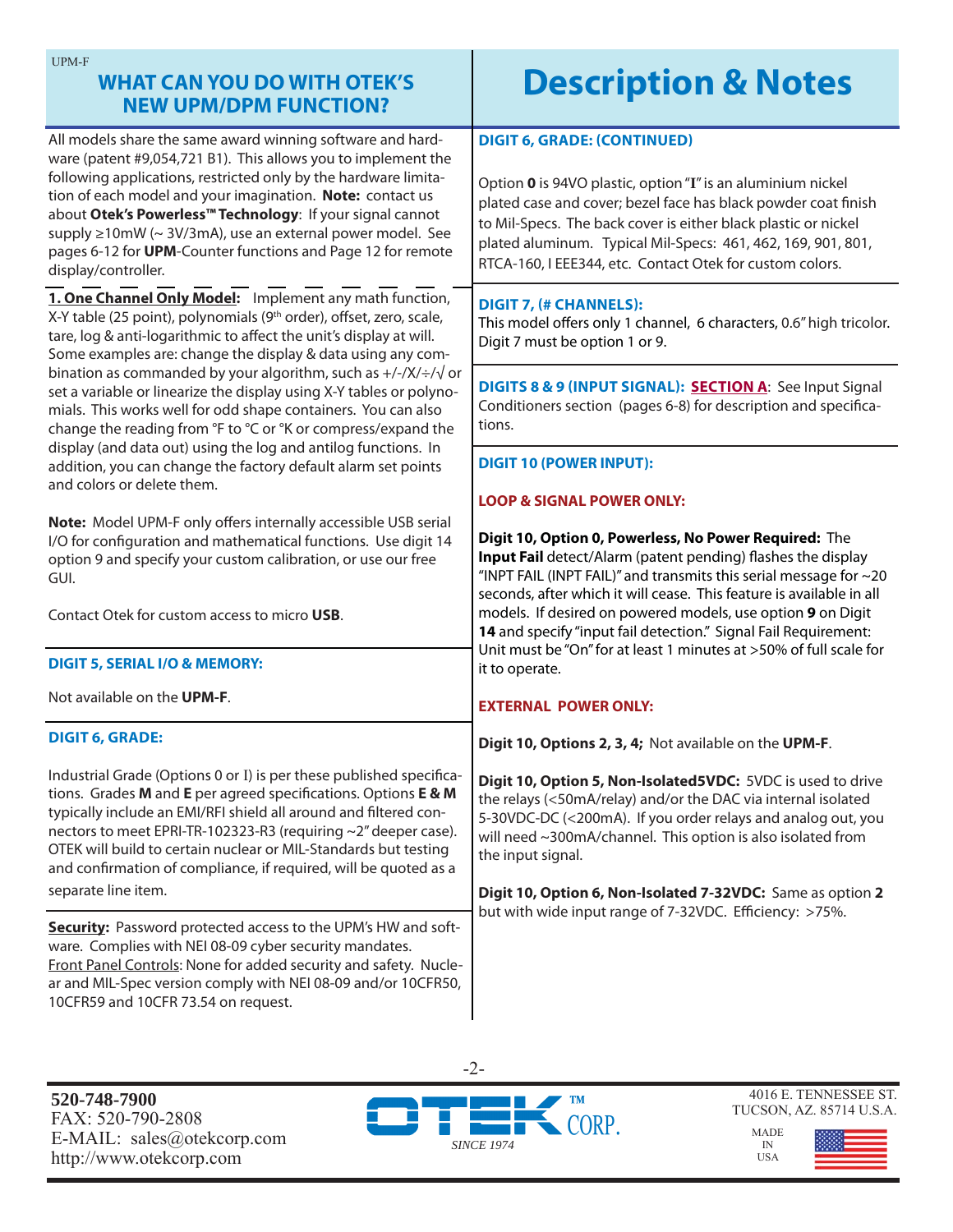## **Description & Notes**

**Digit 11 (Control Outputs):** Not available on model **UPM-F.**

**Digit 12 (Analog /Power Output):** Not available on model **UPM-F.**

#### **DIGIT 13 (SCALE PLATE):**

**Digit 13, Scale Plate:** Option **0** is a standard scale plate that reads 0.0-100.0% or nothing depending on the model number. Use option **9** for custom printing and contact Otek.

#### **DIGIT 14 (RANGE/CALIBRATION):**

Option **0**= Factory Default = 0-Full Scale=0.0-100.0 digits. Colors: <10>90%: Red; <20>80%: Yellow; >20<80%: Green. For custom colors, use Option **9** (custom) and contact Otek. Also see Control Outputs (Digit 11). You can program it for other

values, none or via the serial port. Default messages:  $\bf{INPUT}$ 

FAIL, LLAL, LALM, HHAL and HALM.

#### **OTHER IMPORTANT DATA:**

**520-748-7900** FAX: 520-790-2808

E-MAIL: sales@otekcorp.com http://www.otekcorp.com

**Math Functions:**  $+$ ,  $-$ ,  $x$ ,  $\div$ ,  $\sqrt{ }$ , Log/Anti-Log, Polynomials to 9th order, 25 Point X-Y table, zero, offset, span and tare. You can add, subtract, multiply, divide (etc.) one channel to/from another channel and display the result in the other channel (i.e. V (Ch.1) xA(Ch.2)=W(Ch.3). We do it for Watts on options 12, 13, 14, 70- 75 and 80-83.

**PID:** Programmable (best with 2 or more channel models) automatic or manual with external 10K Ohm potentiometer (option **56**). See models our **NT Series** for dedicated 4-20mA transmitters (same technology).

> Build Your Own Part Number/User's Manual or Receive a Quote Online at:  **http://www.otekcorp.com/ confi gurator/upm/**



The **NTM** (**N**ew **T**echnology **M**eter): The same patented technology for analog input only. All else is the same as the **UPM**, but has an automatic tricolor bargraph for trend indication.



*SINCE 1974*

-3-

The **NTT** (**N**ew **T**echnology **T**ransmitter): Since the NTM & **UPM** have 4-20mA outputs, they are transmitters. So, we build them specifically for 4-20mA transmission, change the housing for DIN-Rail or panel mount or explosion proof and you're the winner. No NRE, NO R&D! What's next? **TPM**? **SSAM**?

#### **ABOUT OUR INPUT FAIL DETECTION**

Only available on Powerless™ models (8th & 9th digits, options 00-18). While in normal operation, we store excess energy and use it to power the **UPM** if and when the signal fails (post mortem).



**CLASS 1E 10CFR50 APP. B MIL-SPEC & INDUSTRIAL GRADES**

4016 E. TENNESSEE ST. TUCSON, AZ. 85714 U.S.A.

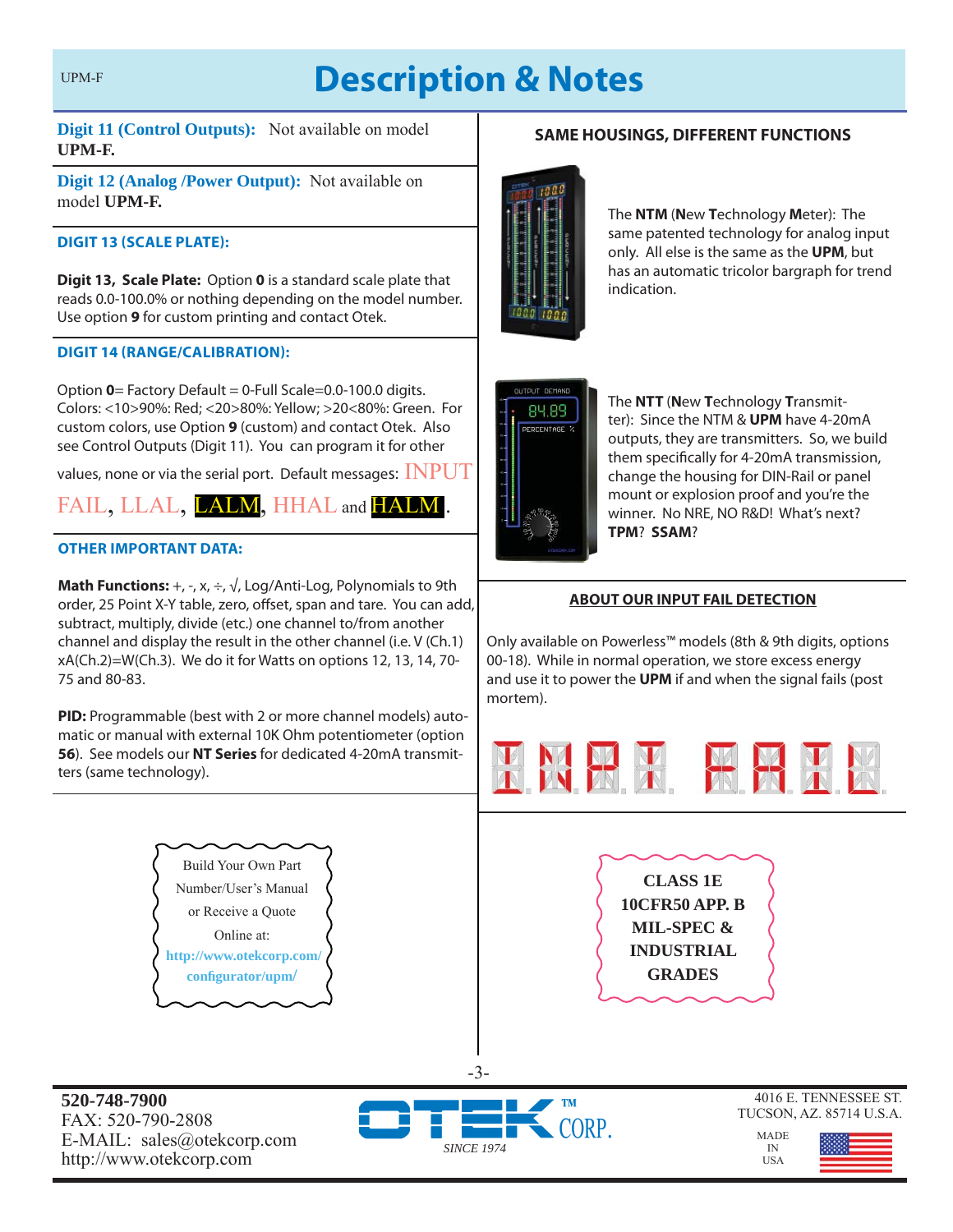| <b>UPM-F</b><br><b>Industrial Grade Common Electrical Specifications</b>                                                       | <b>SECTION A: DPM INPUT SIGNAL</b>                                                                                              |
|--------------------------------------------------------------------------------------------------------------------------------|---------------------------------------------------------------------------------------------------------------------------------|
| (See Pages 6-12 for Counters & Page 12 for Remote Display/Controller)                                                          | <b>SPECIFICATIONS (Digits 8 &amp; 9)</b>                                                                                        |
| <b>SECTION A: DPM</b>                                                                                                          | <b>Important Note on A.C. Powerless</b>                                                                                         |
| <b>Input &amp; Display: See Below For Input Signals:</b>                                                                       |                                                                                                                                 |
| Note 1: E and M grade electrical specifications are the same as                                                                | The NTM, UPM & NT Series can extract energy from your                                                                           |
| Industrial unless otherwise specified.                                                                                         | A.C. signal to power itself and opto isolated serial, optional                                                                  |
|                                                                                                                                | O.C.T. (Digit 11, options 1, 3, 5 or 7), and to power the optional                                                              |
| Note 2: OTEK reserves the right to change specifications with-<br>out prior notice to improve the performance of its products. | 4-20mA output (not 20-4mA out) from a wide input range (see                                                                     |
|                                                                                                                                | specifications on pages 6-8). External power is required to<br>power the optional relays (Digit 11, options 2, 4, 6 & 8) (200mW |
| * A/D: Accuracy, Linearity & Resolution: +/- 0.5% of F.S., ±1 LSD.                                                             | each). If you need relays, either use the external powered op-                                                                  |
| Conversion Rate: 40/sec, Averaging: 0-255, zero, span,                                                                         | tions on Digits 8 & 9 (33, 37, 40 or 42) and Digit 10 power input                                                               |
| offset, tare and math functions.                                                                                               | options (1-4) or use Powerless™ options 01-04 on Digits 8 & 9                                                                   |
| * Digits: Four Full Active Digits (9.9.9.9 & -1.9.9.9); 0.6" High,                                                             | and Power Input option 09 (custom) on Digit 10 and specify                                                                      |
| Alphanumeric Auto-Tricolor (R/Y/G), 15 segments                                                                                | (09=Power for relays and DAC). Result: The signal will power                                                                    |
| * Typical Power Consumption of Display: 10-100mW@3.3V-5V;<br>\loop/signal power version best at > 8mA.                         | the instrument and will include our patented Signal Fail De-                                                                    |
| * Temperature Coefficient: +/-50PPM/°C                                                                                         | tection & Alarm. The relays and analog output are powered by<br>the external power option (all 100% isolated).                  |
| * Operating Temperature: -10 to +60; Storage: -20 to +70°C                                                                     |                                                                                                                                 |
| * CCMR: >90dB@50-60Hz                                                                                                          | <b>INPUT SIGNALS (Digits 8 &amp; 9):</b>                                                                                        |
| * Isolation: >500VDC to any other I/O & P.S.                                                                                   |                                                                                                                                 |
| * Humidity: 5-95% RH non-condensing                                                                                            | Note: Otek's exclusive Input Fail detect (open or short) is                                                                     |
| * Front Panel: NEMA 3. NEMA 4X on request.<br>* Failed Signal Detect: ~ 20 seconds after > 1 minute @50% of                    | standard on all inputs. Use option 29 and specify if you want it<br>disabled (also field configurable).                         |
| F.S. Only on loop & signal powered models.                                                                                     |                                                                                                                                 |
| Note 3: See the master catalog for environmental specs vs.                                                                     | Note: Actual connection will vary. See the User's Manual for                                                                    |
| housing.                                                                                                                       | specific connection information.                                                                                                |
| The Powerful Powerless™                                                                                                        | <b>Note:</b> All ±1 LSD and % full scale range unless noted. Also see                                                           |
| Yes! You can have the UPM (DPM mode only) powered by the                                                                       | Note 1 in "Section A: DPM" above.                                                                                               |
| input signal and have controlling outputs such as relays, O.C.T. &                                                             |                                                                                                                                 |
| analog output!                                                                                                                 |                                                                                                                                 |
|                                                                                                                                | <b>IMPORTANT NOTE:</b> Options 02 through 18 on Digits 8 & 9 are<br>not available on the UPM-F.                                 |
| How it works: Your input signal (Digit 8 & 9, options 00-18 only)                                                              |                                                                                                                                 |
| powers the display, CPU, serial I/O and isolators. Your external                                                               | <b>Option 00 For Loop Power Only:</b>                                                                                           |
| power source powers the outputs (if included).                                                                                 |                                                                                                                                 |
| Benefit: You have two independent and isolated sources (fail                                                                   | Option 00, Loop Powered: Burden: < 4V; Range: 3-26mA; \                                                                         |
| safe).                                                                                                                         | Accuracy & Linearity: ±0.5% of F.S., ±1 LSD.                                                                                    |
|                                                                                                                                |                                                                                                                                 |
| Requirement: Your signal must produce >10mW (current loop,<br>VDC, VAC or AAC) and sustain <4V burden. If not, use external    |                                                                                                                                 |
| power (options 20-85 on Digits 8 & 9).                                                                                         |                                                                                                                                 |
|                                                                                                                                |                                                                                                                                 |
| AC Signal Power & Outputs? Yes, you can have both input                                                                        |                                                                                                                                 |
| options 01-18 (digits 8 & 9) and relays (2 maximum) without                                                                    |                                                                                                                                 |
| external power!                                                                                                                |                                                                                                                                 |
| Requirements: VAC input must be >90<140VAC, and AAC                                                                            |                                                                                                                                 |
| input must be >1.5<4 AAC via C.T. Ideal to monitor and control                                                                 |                                                                                                                                 |
| 120VAC mains! Contact OTEK for details.                                                                                        |                                                                                                                                 |
|                                                                                                                                |                                                                                                                                 |
|                                                                                                                                |                                                                                                                                 |



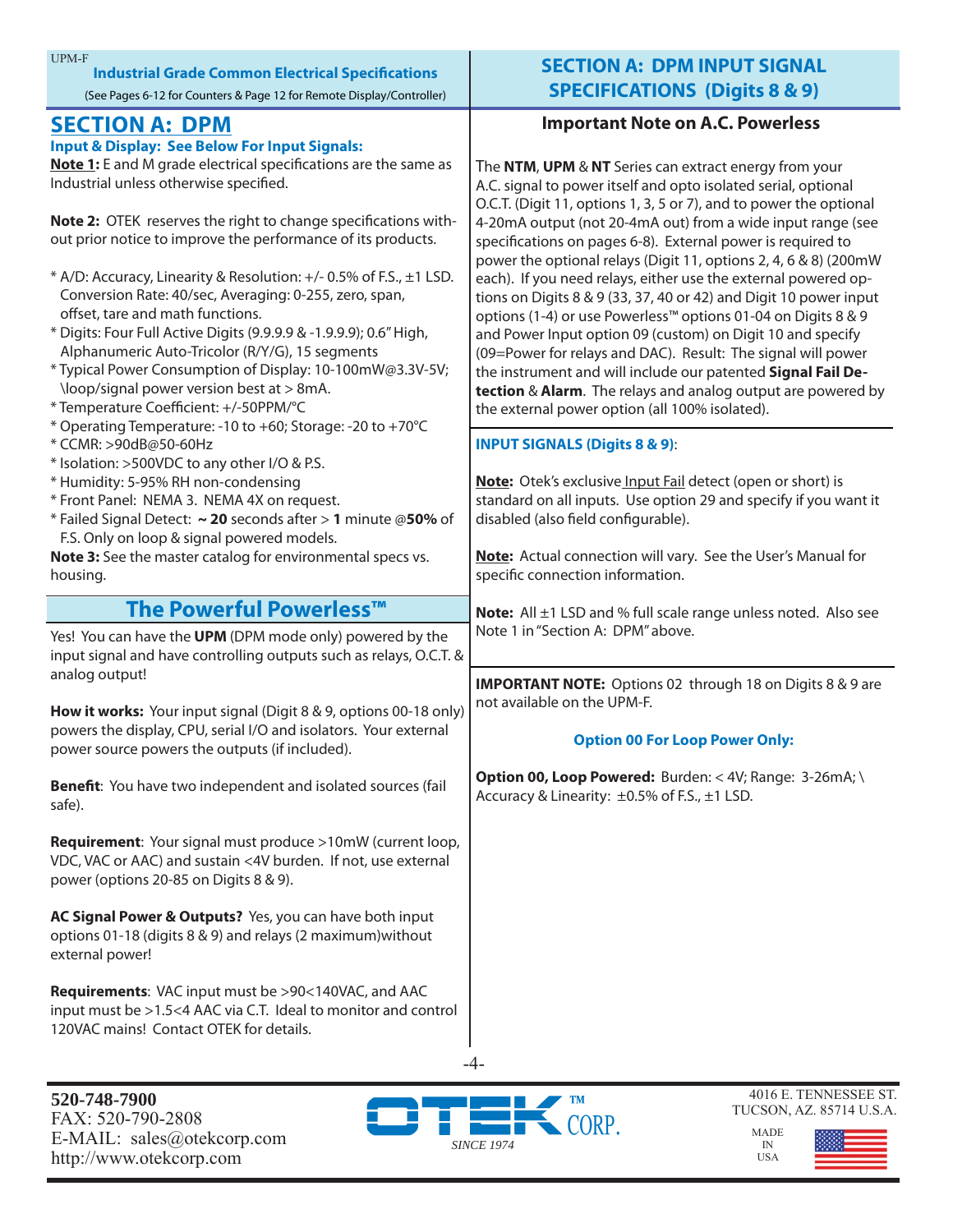| UPM-F<br><b>SECTION A: DPM INPUT SIGNAL SPECIFICATIONS (Digits 8 &amp; 9)</b>                                                                                                                                                                                                                                                                       |                                                                                                                                                                                                                                                                                                      |  |  |
|-----------------------------------------------------------------------------------------------------------------------------------------------------------------------------------------------------------------------------------------------------------------------------------------------------------------------------------------------------|------------------------------------------------------------------------------------------------------------------------------------------------------------------------------------------------------------------------------------------------------------------------------------------------------|--|--|
| <b>Option 01 for A. C. Signal Powered Only</b>                                                                                                                                                                                                                                                                                                      | <b>Options 20 through 58: For Externally Powered Only:</b>                                                                                                                                                                                                                                           |  |  |
| FUSE IT! Use external 1/2 ASB for Volts and 7 ASB for Amps.                                                                                                                                                                                                                                                                                         | Option 38: Watts RMS (1Vx1V AC/DC): Zin: 1MΩ for both<br>inputs; Range: 1V RMS; Accuracy & Linearity: ±0.5% of F.S.                                                                                                                                                                                  |  |  |
| Note: C.T. (Current Transformer) are sensitive and limited to<br>the secondary (output) impedance. OTEK A.C. signal powered<br>products present and input impedance of ~0.2 Ohms (~1v@5A).<br>Make sure your C.T. can drive a >0.3 Ohm load without saturating<br>or losing linearity. Contact Otek for assistance. Best C.T. to use:<br>$>100:5$ . | Option 40, Watts RMS (120VAC P.T. x5AAC C.T.): Zin: 1M for V<br>& 0.04Ω for A; Range: 0-750W; Accuracy & Linearity: ±0.5% of<br>F.S. Note: Shunt resistor (0.04 $\Omega$ ) supplied.                                                                                                                 |  |  |
| Note: All inputs for 50-60 Hz lines. Contact Otek for 400 Hz lines.                                                                                                                                                                                                                                                                                 | Option 41, Frequency (10KHz/5V Logic): Zin: 1M; Range: 30-<br>10KHz; Accuracy & Linearity: ±0.5% of F.S.                                                                                                                                                                                             |  |  |
| Option 01, VAC P.T. (Potential Transformer): Burden: 0.2 Ohm<br>& <100mW; Range: 30-140V/40-100Hz; Accuracy & Linearity:<br>±0.5% of F.S. Best operating range 90-140VAC to specifications.                                                                                                                                                         | Option 42, Hertz (120V, 40-100Hz): Zin: 1M; Range:<br>50-150VC/40-100Hz; Accuracy & Linearity: ±0.5% of F.S.                                                                                                                                                                                         |  |  |
| <b>Options 20 through 58: For Externally Powered Only:</b>                                                                                                                                                                                                                                                                                          | Option 43, Hertz (240V, 30-100Hz): Zin 1 M; Range:<br>100-260V/30-100Hz; Accuracy & Linearity: ±0.5% of F.S.                                                                                                                                                                                         |  |  |
| All input channels have the same specifications unless noted.<br>See options 60-89 for mixed signals.<br>Option 20, 4-20mA: Burden: <25 Ohm (0.5V); Range: 3-26mA;                                                                                                                                                                                  | Option 44, Hertz (120V, 500 Hz): Available on a Powerless<br>(90-140VAC/370-420 Hz) or external powered unit. For external<br>power, just use option 44 on Digits 8 & 9 and specify. On the<br>Powerless model, use option 09 (Custom) on Digit 8 & 9 and                                            |  |  |
| Accuracy & Linearity: ±0.5% of F.S.<br><b>Options 21 through 24, VDC:</b> Input impedance $1M \Omega$ ; Range:<br>Per Option; Accuracy & Linearity: ±0.5% of F.S.<br>Options 25 & 26, mADC: Input impedance Option 25: 50Ω; Op-                                                                                                                     | specify Option #44. (requires >1 watt from input signal). For<br>240 VAC/400 Hz, use option 29 & specify.<br>Zin: 1 M; Range: 50-150V/300-500Hz; Accuracy & Linearity:<br>$\pm 0.5\%$ of F.S.                                                                                                        |  |  |
| tion 26: 5 $\Omega$ ; Accuracy & Linearity: $\pm 0.5\%$ of F.S.<br><b>Option 27, Watts DC (1Vx1A DC):</b> VZin: 1M Ω/AZin: 1.0Ω, 5W;<br>Range: 1W; Accuracy & Linearity: ±0.5% of F.S.                                                                                                                                                              | Note on Strain Gages: Specify impedance, sensitivity, range<br>and calibration. Example: 350 Ohms, 2mV/V, 10mV=0-100.0%.                                                                                                                                                                             |  |  |
| Option 28, Watts DC (1Vx1V): VZin: 1M for both inputs; Range:<br>0-1V; Accuracy & Linearity: ±0.5% of F.S.                                                                                                                                                                                                                                          | Option 45, Strain Gage (<1ΚΩ): Excitation: 4V; Range: 300-1K<br>$\Omega$ ; Accuracy & Linearity: $\pm 0.5\%$ of F.S.<br>Option 46, Strain Gage (>1ΚΩ): Excitation: 4V; Range: 1K-5K                                                                                                                  |  |  |
| NOTE: Always use P.T. or C.T. with H.V. Lines (Options 30-34).                                                                                                                                                                                                                                                                                      | $\Omega$ ; Accuracy & Linearity: $\pm 0.5\%$ of F.S.                                                                                                                                                                                                                                                 |  |  |
| <b>Options 30 through 34: VRMS: Zin: 1ΜΩ; Range; per options;</b><br>Accuracy & Linearity: ±0.5% of F.S.                                                                                                                                                                                                                                            | <b>Option 47 &amp; 48, RTD: 47:</b> 100 $\Omega$ (PT100); <b>48:</b> 1K $\Omega$ (PT1000);<br>Range: same as RTD; Excitation: 0.5mA; Accuracy & Linearity:<br>±0.5% of F.S. 2, 3 or 4 wire RTD. For 3 wire, connect -E to -S. For<br>2 wire, also connect +E to +S. Warning: Max distance to sensor: |  |  |
| <b>Options 35-37, Amps RMS:</b> Zin: Option 35: $2\Omega$ ; Option 36:<br>0.2 $\Omega$ ; Option 37: 0.04 $\Omega$ ; Range: Per option; Accuracy & Linearity:<br>$\pm 0.5\%$ of F. S.                                                                                                                                                                | $\sim$ 300 Feet (100 M) or use our NT transmitters.<br><b>Note for Options 47-52:</b> You can switch from °F to °C via serial<br>port or use option 29 and specify. Default: °F (uses internal<br>linearized table).                                                                                 |  |  |



-5-

4016 E. TENNESSEE ST. TUCSON, AZ. 85714 U.S.A.

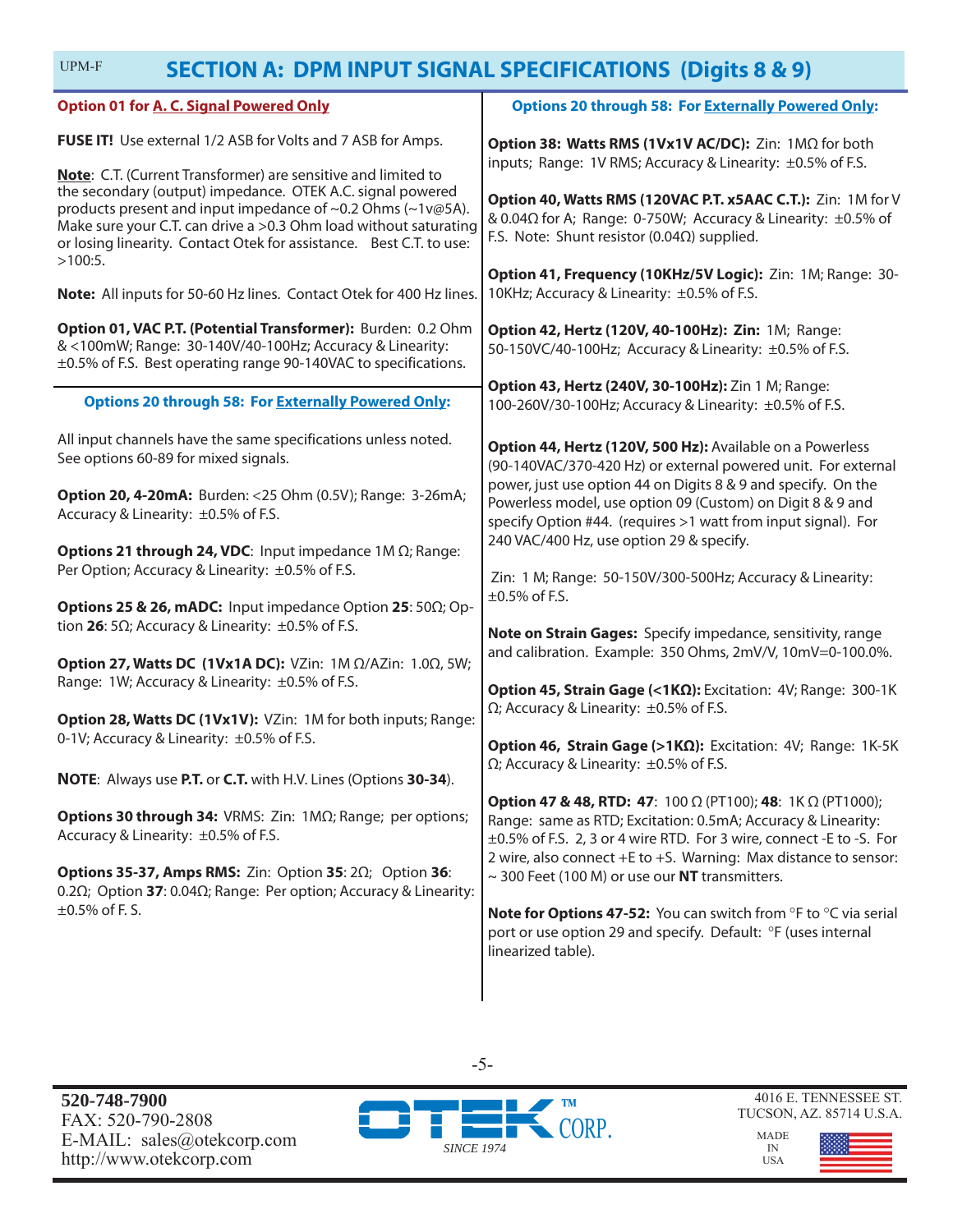| <b>SECTION A: UPM-DPM ANALOG INPUT SIGNAL</b><br>UPM-F<br><b>SPECIFICATIONS (Digits 8 &amp; 9)</b><br>Note: You can change factory standard calibration via the serial port.                                                                                                                                                                                                                                                                                                                                                                                                                                                                                                                                                                                                                                                                                                      | <b>SECTION B: COUNTERS</b>                                                                                                                                                                                                                                                                                                                                                                                                                                                                                                                                                                                                                                                                                                                                                                                                                                                                                                                                        |
|-----------------------------------------------------------------------------------------------------------------------------------------------------------------------------------------------------------------------------------------------------------------------------------------------------------------------------------------------------------------------------------------------------------------------------------------------------------------------------------------------------------------------------------------------------------------------------------------------------------------------------------------------------------------------------------------------------------------------------------------------------------------------------------------------------------------------------------------------------------------------------------|-------------------------------------------------------------------------------------------------------------------------------------------------------------------------------------------------------------------------------------------------------------------------------------------------------------------------------------------------------------------------------------------------------------------------------------------------------------------------------------------------------------------------------------------------------------------------------------------------------------------------------------------------------------------------------------------------------------------------------------------------------------------------------------------------------------------------------------------------------------------------------------------------------------------------------------------------------------------|
| <b>Options 20 through 58: For Externally Powered Only:</b><br>Option 50, Type "J" TC: Range: -210 to 760°C; Colors: red and<br>white; CJC: Included; Accuracy & Linearity: ±2°C of F.S.<br>Option 51, Type "K" TC: Range: - 270 to 1370°C; Colors: Yel-<br>low and red; CJC: Included; Accuracy & Linearity: ±2°C of F.S.<br>Option 52, Type "T" TC: Range: -270 to 400°C; Colors: blue and<br>red; CJC: Included; Accuracy & Linearity: ±2°C of F.S.<br>Note for Thermocouples (TC): Shorting out the +/-TC input<br>terminals will display the ambient temperature of the C.J.C. at<br>the input terminals.<br><b>Option 53, pH: Range:</b> 0-14.00; Zin: >10 <sup>15</sup> $\Omega$ ; Temperature<br>compensation: None; Accuracy & Linearity: ±0.5% of F.S.<br><b>Option 54, ORP:</b> Range: 0-2000mV; Zin:>10 <sup>9</sup> $\Omega$ ; Accuracy &<br>Linearity: ±0.5% of F.S. | <b>B) THE UNIVERSAL COUNTER/TIMER CLOCK</b><br>(Digit 15, Options 1-9 and A-L): (Continued)<br>Functions: Batch - Debouncer - Draw - Frequency - Integra-<br>tions - Julian Clock (RTC) - Log/Anti-Log Extractor - Period<br>- Phase Angle - Positioning - Quadrature - Range - Rate (1/F)<br>- Ratio- Square Root - Stopwatch - Time Interval - Totalizer<br>- Up/Down Counter - Up/Down Timed (Milliseconds to years!).<br>Features: Fully configurable for any listed function via serial<br>port.<br>* Same features as DPM section except it is only offered in<br>external power (Digit 10, options 1-4).<br>* Same features as NTM series except it has an Alpha-Numer-<br>ic Tricolor Display instead of a bargraph.<br>*Multiple isolated displays (up to four) allow for complex math<br>functions/display/control of process variables such as Volts/<br>Amps/Watts/Frequency/Pressure/Flow/Volume and tempera-<br>ture, and PID or redundant control. |
| Option 55, % RH: Range: Per sensor; Input Type: 2-3 pF<br>Capacitance; Accuracy & Linearity: ±0.5% of F.S. State sensor's<br>specifications.                                                                                                                                                                                                                                                                                                                                                                                                                                                                                                                                                                                                                                                                                                                                      | * Three angle positioning (X, Y, Z).<br>* Intelligent (HMI) moving messaging (up to 18 characters).<br>* Automatic process control (MMI) and much more.                                                                                                                                                                                                                                                                                                                                                                                                                                                                                                                                                                                                                                                                                                                                                                                                           |
| Option 57, 10-50mA Range: 10 Ohms input resistance<br>Accuracy & Linearity: ±0.5% of F.S. ±1 Digit.<br><b>Option 56, Resistance Range:</b> 0-10K $\Omega$ =0-100%=0-100.0; Ac-<br>curacy & Linearity: ±0.5% of F.S.<br>Option 58, None: Serial input only as per Digit 5 for remote/<br>display controller.                                                                                                                                                                                                                                                                                                                                                                                                                                                                                                                                                                       | Input and Output Terminals and How To Use Them:<br>Note: Not to be confused with input signals for measurement.<br>Besides the regular input signal terminals, the UPM has other<br>external terminals to control its functionality. These functions<br>can be enabled via serial command or managed by the internal<br>function selected. Refer to customized user's manual.<br>Terminals that are already dedicated and controlled externally                                                                                                                                                                                                                                                                                                                                                                                                                                                                                                                   |
| <b>SECTION B: COUNTERS</b>                                                                                                                                                                                                                                                                                                                                                                                                                                                                                                                                                                                                                                                                                                                                                                                                                                                        | have a 5K pull up to the isolated 5VDC of its channel and only<br>accept 5V logic levels or dry contacts.                                                                                                                                                                                                                                                                                                                                                                                                                                                                                                                                                                                                                                                                                                                                                                                                                                                         |
| <b>B) THE UNIVERSAL COUNTER/TIMER CLOCK</b> (Digit 15, Op-<br>tions $1-9$ and $A-L$ ):<br>The UPM can function as a <i>universal counter</i> : It accepts digital<br>inputs to perform over 20 functions, all of which can be selected<br>by serial input commands.                                                                                                                                                                                                                                                                                                                                                                                                                                                                                                                                                                                                               | Borrow (only in the first stage of a string): Connect "Borrow"<br>pin to "Carry" pin of previous unit (or channel) to expand the<br>number of channels.<br>Carry (only in the last stage of a string): Connect "Carry" pin<br>from the first unit to the "Borrow" pin of the next unit (or chan-<br>nel) to expand the number of characters.                                                                                                                                                                                                                                                                                                                                                                                                                                                                                                                                                                                                                      |

**520-748-7900** FAX: 520-790-2808 E-MAIL: sales@otekcorp.com http://www.otekcorp.com



-6-

4016 E. TENNESSEE ST. TUCSON, AZ. 85714 U.S.A.

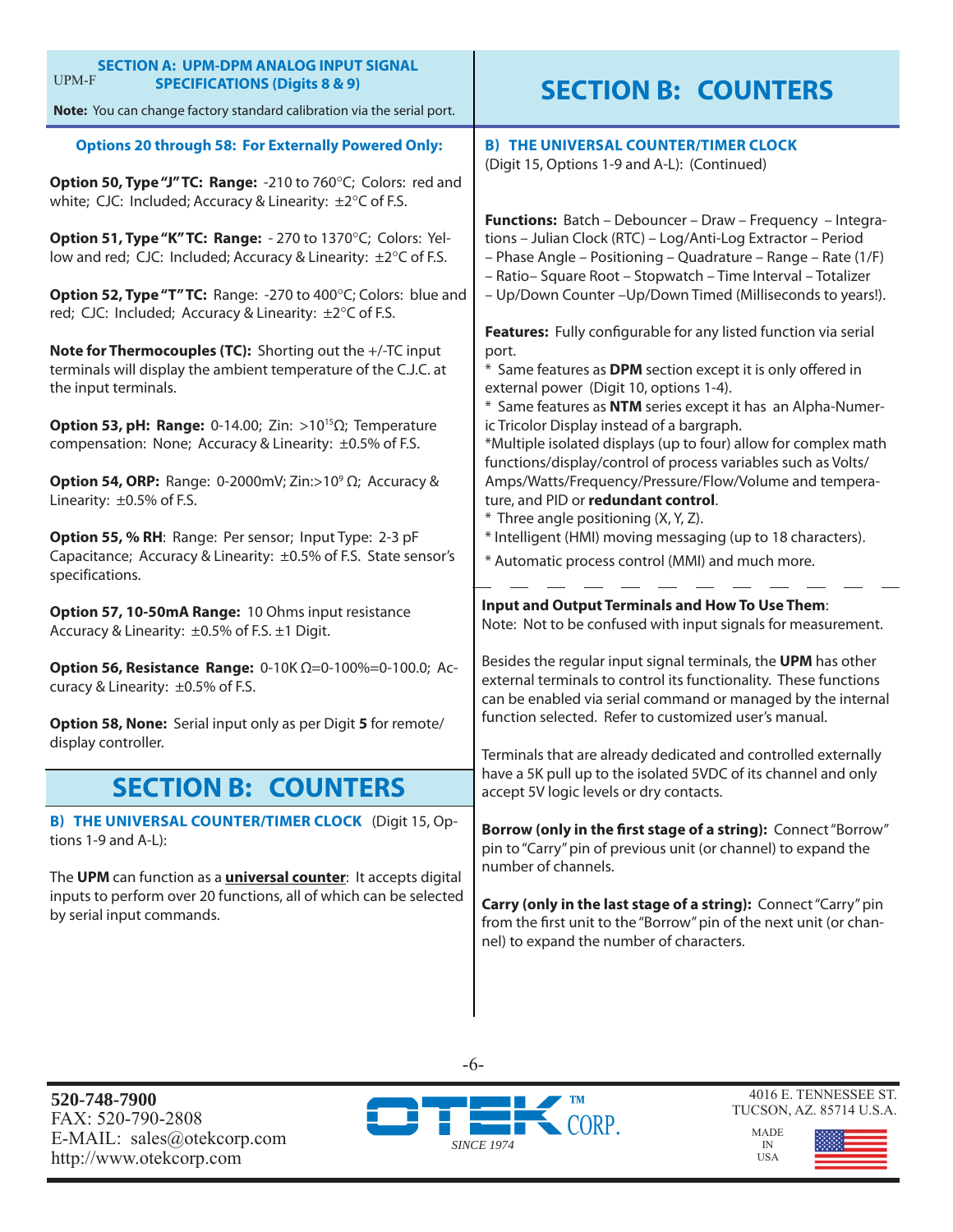**Input and Output Terminals and How To Use Them**: (Continued)

**Count Hold (Digit 15, Options 5, K, L):** "Grounding" this pin (5K pull up) forces the counter to stop counting.

**Display Hold (Digit 15-, Options F, K):** "Grounding" this pin (5K pull up) holds the display, but allows the counter to continue counting.

**Frequency out (Digit 15, Options 5, F, K):** This pin is the F out of the signal conditioner after it has been converted to 5V logic levels. Minimum load=1K Ohm. Useful for F-V.

**Run/Stop (Digit 15, Option G):** This pin is functionally the same as "Counter Hold" except has  $a < 1 \mu S$  response time.

**Frequency Response (No De-Bouncer**): Useful for DCS/ SCADA/PAC interface,  $<$ 1 $\mu$ S response time.

**Reset (Digit 15, Option 5):** This pin is used to reset the internal accumulated count and has no De-Bouncer since its used in "Frequency" counter (up/down) modes. Response time:<1uS.

**Up/Down (Digit 15, Option 3):** Leave this pin open for "**UP**" count or "ground" it for "**DOWN**" count. If connected to an encoder, connect "**UP**" into "A" and "**DOWN**" into "B" and "**RESET**" to "Z" for rotary zero detect encoders.

**Inputs/Functions (Digits 8 & 9 and 15):** Conditions: If digits 8 & 9 have options 00 through 58, 60-68, 70-78 or 80-88, then digit **15** must be option "**0 (None)**."

**Up/Down Counter (Option 1):** (also see "Quadrature" counter) A counter is a totalizer that can be enabled/disabled by several means such as an input (gate), a command (serial), or a result of another action produced by your algorithm, such as CHA + CHB/ CHC = 0. Therefore, start/stop counts or times on CHD, which can be useful to synchronize 3 phase power lines or radiation counters. If you use the F-V option, you can convert analog signals to digital format for higher accuracy synchronizing. Imagine the possibilities limited by your algorithm!

UPM FIG 1: u/DC, Option 1



**Totalizer (Counter) (Options 2 & 1A-4C):** This function accumulates the number of pulses received on Input A after Input B has been taken high ( $\text{I}$ ), will sum the events for as long as Input B remains high and will decrement on the falling edge ( $\overline{1}$ ) of Input B. You can switch the logic of Inputs A and B via simple commands and by using the command "TOTDN" (totalizer down) instead of "TOTUP" (totalizer up), you can enable any controlling output/message (relay, O.C.T., DAC, color change, message, etc.).

**Multiplier: (**also see "Divider") In some applications the input data needs to be multiplied to arrive at unity count such as tanker to barrels, barrels to gallons, gallons to liter, etc. Select the appropriate multiplier of your choice with up to four decimals (xxxx.yyyy).

**Divider:** (also see "Multiplier"): Some applications require counting in multiples of units such as dozens/bag, gallons/barrel, liters/cask, etc. Just select the divider number and count in desired unit of measurement (1/2, 1/56, 1/500, etc.).

**520-748-7900** FAX: 520-790-2808 E-MAIL: sales@otekcorp.com http://www.otekcorp.com



-7-

4016 E. TENNESSEE ST. TUCSON, AZ. 85714 U.S.A.

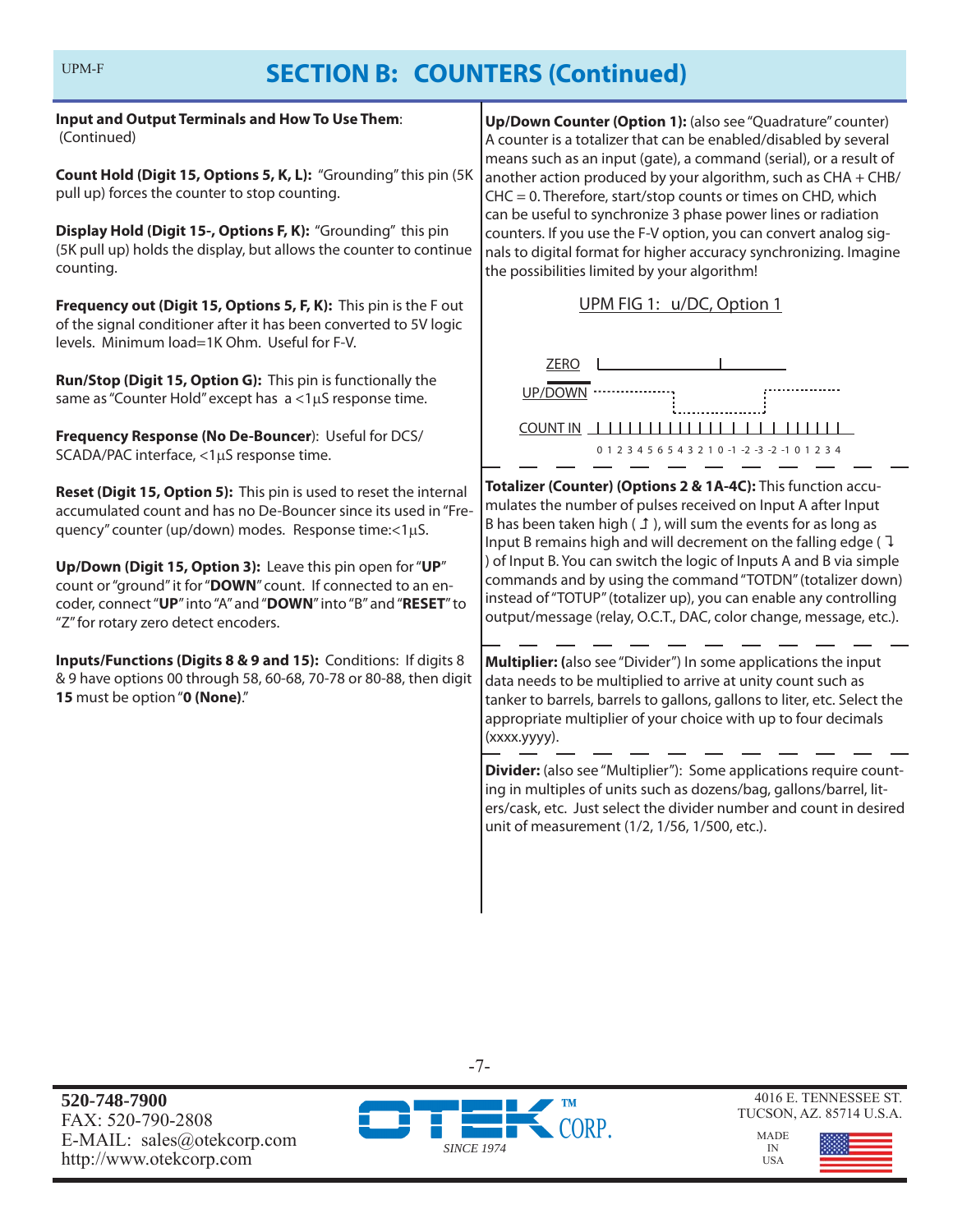**Quadrature (Option 3):** (also see "Datum Zero") This function includes inputs for Input A (count), Input B (direction), and Input Z (datum zero). When Input A rising edge  $(f)$  leads Input B rising edge, the **UPM** will increment its count by one (1). When Input B leads Input A, it will decrement its count by one (1). Regardless of Logic state of Inputs A or B, when Input Z transitions from Logic 0 to 1, the **UPM** will reset to zero. This is important when using rotary encoders to indicate the zero degree point. Again, the resolution of the measurement is determined by the number of pulses/rotation of your encoder and the multiplier you select. But you can display/control the process in decimal or clock (360°:60M:60S) format. Linear encoder is used for length measurements/control, rotational encoders for rotational (degrees) applications. The automatic tricolor change will warn the operator of anomalies.

The **UPM** can be forced to zero count via a serial command or an OR connection at the Z Input since it has a 10KΩ pull up to 5V (high to reset to zero, low to run). The Z (zero) pulse should be as short as possible ( $>1\mu S$ ) to avoid missing a count.



ter) This single pulse/revolution is produced by rotary encoders to indicate 0° and it is used by the **UPM** to zero its display and start counting up or down in a degree fashion with degrees, minutes, second, and milliseconds of rotation determined by the resolution of your encoder. For linear measurements, use command "LIN." For rotational, use the command "ROT."

#### UPM FIG 3.1: Quad B, Option 3



**Batch (Option 4):** Use "Batch" to count or measure specific amount of product in a container. Example: gallons in a barrel, peanuts in a jar, pills in a bottle, etc.

**Batch Total:** Use "Batch Total" to add the total number of batches of a specific product. Example: barrels in a tanker, jars in a box, boxes in a skid, skids in a truck, etc.

|                      | UPM FIG 4: Batch, Option 4 |
|----------------------|----------------------------|
| $A INPUT$ $\Box\Box$ |                            |
| BINPUT  COUNT        | <b>TIMIT</b>               |

**Frequency (Option 5):** Use "Frequency" to totalize the number of pulses over a fixed measure of time. Example:  $60$  Hz =  $60$ cycles or pulses/second such as a household electrical line, 94.652 MHz might be the transmitting frequency of a radio broadcaster, etc. Note: "Frequency" is normally defined as events (pulses) per second (10/s, 1k/s/MHz). "Rate" is defined as events (pulses) per minute, hour, day for slow-occurring events versus a unit of time. See Rate (1/F), such as in oil rigs.

### UPM FIG 5: Frequency, Option 5

| <b>INPUT</b>   | ,,,,,,,,,,,,,,,,,,,,,,,,                          |
|----------------|---------------------------------------------------|
| 1 HZ GATE TIME |                                                   |
|                | (agest 40)<br>44'0.04<br>LEW LINE<br><b>590HZ</b> |
|                |                                                   |
|                |                                                   |

**520-748-7900** FAX: 520-790-2808 E-MAIL: sales@otekcorp.com http://www.otekcorp.com



-8-





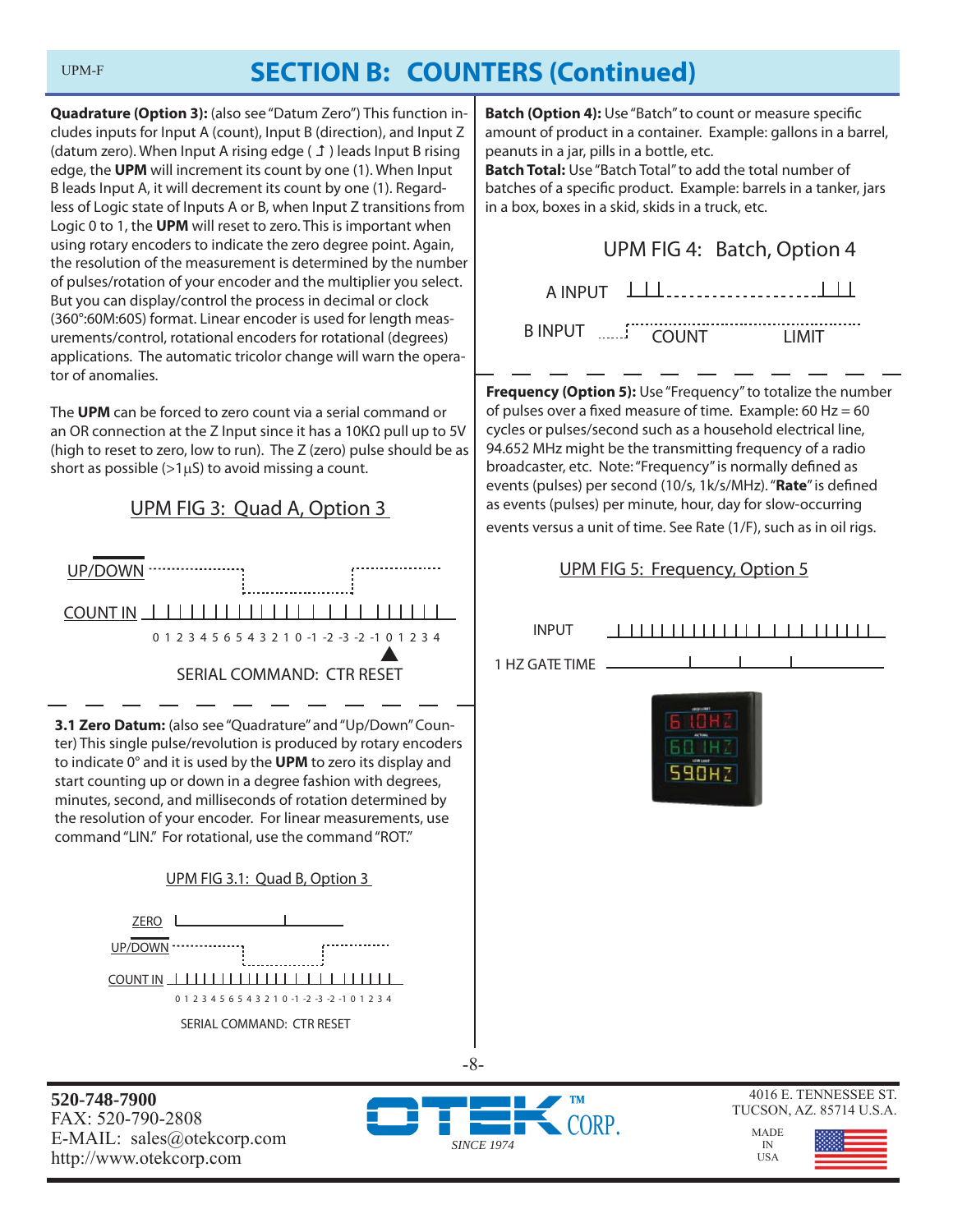**5.1 De-bouncer/Filter**: **UPM**'s Debouncer (Filter) function is useful when the input signal is from relay contacts that "bounce" or are of an AC nature. Select a "debouncer" time base that covers the worst case condition of the bouncing signal. Relays typically have a bouncing time of 5–20mS, so a time base >25mS will be safe to use. However, if the switching (on-off) speed of the relay is <30mS, you should not use a time base greater than 25mS. The best time base would be approximately >15 and <20mS. This is also useful for AC power lines (>18mS for 60 Hz, >22mS for 50 Hz, or >3mS for 400 Hz power lines).

UPM FIG 5.1: De-Bounce, Option 5





**5.2 Burst:** There are applications where it is desirable to measure the "burst" of a frequency input and ignore the base frequency. In this case, select a gate time > the minimum (maximum normal) burst frequency. Example: Normal: < 1 kHz, burst > 1.5 kHz < 20 kHz. Select a gate of 1.4 mS. The **UPM** will only display the burst's frequency of approximately 3.2 kHz. Want to count the number of bursts? Enable the counter function and the **UPM** will display the number of bursts since last reset.

### UPM FIG 5.2: Burst, Option 5

|              | $<$ 1 $k$ HZ $>$ 1.5K HZ | $<$ 1KHZ $<$ | $>1.5$ K HZ                                |
|--------------|--------------------------|--------------|--------------------------------------------|
| A INPUT      |                          |              | <b>THILITION AND MANAGEMENT CONTROLLER</b> |
| ACTUAL COUNT | 1525                     |              | 2174                                       |

**Period (Option 6):** Use "**Period**" to measure/control the duration (width) of a signal transition from Logic 0 to Logic 1 (low -> high). Its measurement resolution is determined by the gate time selected (10  $\mu$ S to 10 sec.). Again, you can use the math functions to meet your algorithm needs such as CHA + CHB, CHA – CHB, CHC x CHD, CHC/CHB/√, etc.

**RADs (Option 7):** Also known as units of radiation (radiation absorption dose) or "grey" units in SI. Radiation transmitters/ sensors produce either analog output (4-20mA) or pulses. If pulses per "grey," you can accumulate (totalize) the number of pulses over a period of time. If analog, you can integrate logarithmically the total "dose." See integrator.

**REMs (Option 8):** A.K.A. Si (Sievert). Radiation detectors/transmitters produce either a pulse per unit of radiation (~0.01 Sievert) or analog signal (usually mV or 4-20mA). In either case, the **UPM** accepts both signals and if pulsed, it totalized the number of pulses received. If analog, it uses the integration function, along with the log or anti-log (contracting or expanding) for the reading and gives you the accurate rate (dose) of accumulated radiation in an area.

**Custom (Option 9):** Contact OTEK for your custom algorithm/ application. Typical custom design that replaces F, F & F obsolete 20mA C.L. (teletype) input 1960's technology with the **UPM-R**.

> (UPM-R) 1.5x5" Case



**Up/Down Timer (Option A):** Just like the Up/Down Counter (Option 1), but instead of using external pulses to count, the **UPM** uses its internal programmable time base to increment/ subtract its count. Default is one (1) second, range is 1  $\mu$ s to 10 seconds.

**Time :** There are three (3) times: **time interval** (Option B), **elapsed time** (Option C) and **range time** (Option D).

**520-748-7900** FAX: 520-790-2808 E-MAIL: sales@otekcorp.com http://www.otekcorp.com



-9-

4016 E. TENNESSEE ST. TUCSON, AZ. 85714 U.S.A.

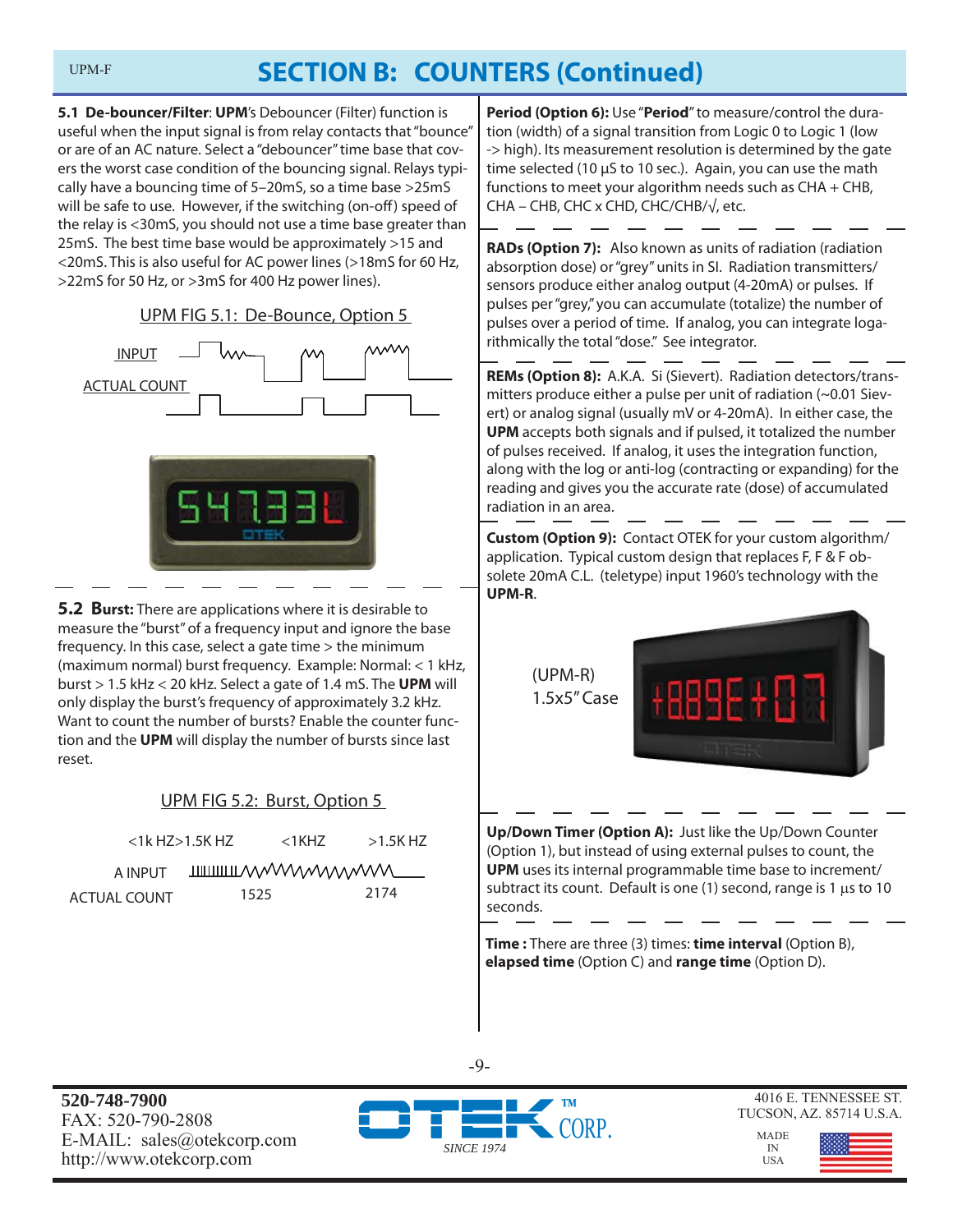**Elapsed** time means time that has occurred from the starting point and range time means estimated time to end of task (if all conditions remain as they are). Elapsed time requires a time base selection, a "Start" pulse and an "End" pulse, both rising edge (positive Logic). Range time requires a time base selection (mS to seconds), a reference input signal (events/time base), and a "Total" goal or destination value.

**Note**: You can enable/disable the up/down function via serial command.

Example: Assume you want to know how long it will take to fill a tanker, whose capacity is 164,000 barrels, at a present rate of 3450 barrels/hr. However, if the rate varies to 2945 or 3649/hr, how long will it take in seconds, minutes, hours, or days? The **UPM** will automatically update its display and serial output as well as its analog output (for PID control) to inform you of the calculated end of process. All math functions are available for you to automatically select multipliers, dividers, or external variables as required. Also, you can use the V-F input option to convert analog inputs (4-20 mA, 1-5 V, etc.) to events for the range time algorithm. If you have a mileage "Range" indicator in your car, the **UPM**'s **range** function works the same.



**Time Interval (Option B, continued):** This measures the time interval between two (2) inputs A and B and starts on the rising edge ( $\perp$ ) of Input A and stops on the rising edge ( $\perp$ ) of Input B. Alternatively, you can select the falling edge  $(1)$  or start with Input B and select your time base (μS to seconds) and any actions to occur (relay, O.C.T, display change, math functions, average, etc.). If you use a "Gate Time" function, you can display/control the average of all the pulse widths that occurred during the gating time.



**Elapsed Time (Option C ):** Depending on the model selected (number of characters/digits), you can display/control events in days, hours, minutes, seconds, mS, and μS (D:365, H:24, M:60, S:60, μS:000,000 for a 15 digit model(s) or 5 digits for the smallest package (-L). Use the relays, O.C.T. or analog output to control your process by setting limits/alarms (usually 00:00:00).



**Range (Option D):** This function is extremely useful in determining how long (range) the asset your have (fuel, beans, water, etc.,) will last you if you maintain the present usage at the present rate. It's no different than a retiree wishing that his money will outlast him, or wondering if you have enough gas to get to the next gas station or calculating whether the rods in a reactor will last until the next "load" arrives. All you need to do is enter the value of "In Stock," and the **UPM** will use prior (if programmed into the memory) information to determine the range. You can also enter the rate/unit (unit=time, events, etc.) and the **UPM** will calculate the range.

Contact sales@otekcorp.com with information on your transducer. You'll need to provide data such as:

- 1) Existing fuel intake
- 2) Fuel used (if not full)
- 3) Present consumption/time

The **UPM** will calculate the range based on actual use of fuel per unit of time or events.



**520-748-7900** FAX: 520-790-2808 E-MAIL: sales@otekcorp.com http://www.otekcorp.com





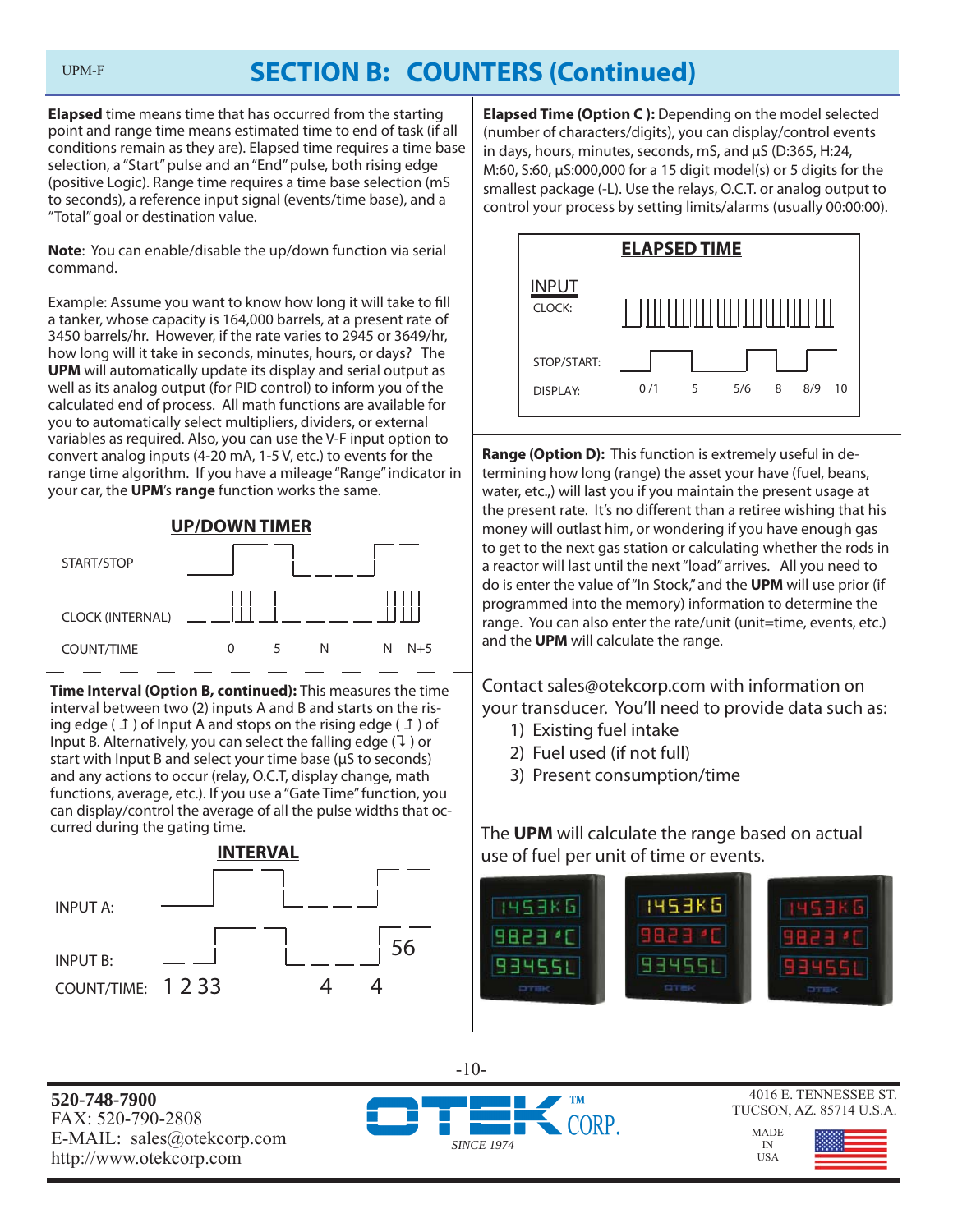**Julian Clock {RTC} (Option E):** Use "Julian Clock (RTC)" to indicate time, date, and year and control any loads via the four relays or analog output (4-20 mA) of any channel. Four and five digit models alternate the display as follows:

 2014 (year) \*\*12 (mo.) \*\*27 (date) 10:15 or 20:15 (hrs and min) 45.07 (sec and mS)

or

 2014 (year) \*159 (day) \*\*27 (date) 10:15 or 20:15 (hrs and min) 45.07 (sec and mS)

or month, date, year, time or time, data, month, year. Place any callout in any order and use "\*" to indicate dead space. Enable/disable any on-off (Relay/O.C.T.) at any specific time/date/year or analog output to any value.

Example 1: K1ON 2015\*\*08 \*\*15 07:15; K1OF 2015\*\*09 \*\*01 \*9:30; Turns on Relay K1 on August 15th at 7:15 a.m.; turns Relay K1 off on September 1st at 9:30 a.m. in year 2015.

Example 2:

2015 (year)\*AN1 \*4.00 (mA) \*\*10 (month) \*\*19 (date) 23:59 (time)

2015 (year)\*AN1 \*8.50 (mA) \*\*10 (month) \*\*20 (date) 05:30 (time)

2015 (year) \*AN112.00 (mA) \*\*10 (month) \*\*20 (date) 09:30 (time)

2015 (year) \*AN116.00 (mA) \*\*10 (month) \*\*20 (date) 12:30 (time) 2015 (year)\*AN1 20.00 (mA) \*\*10 (month) \*\*21 (date) 2400 (time)

Turns analog out to 4.0 mA on October 19th of 2015 at 23:59 (11:59 p.m.), holds it at 4 mA, then switches its outputs to 8.50 mA on the 20th of October at 5:30 a.m., then to 12.00 mA on October 20th at 9:30 a.m., then to 16.00 mA on the 20th of October at 12:30 p.m., then to 20.00 mA on October 21st of 2015 at 12 midnight (2400 hours).

**Date/Time:** You can make your own format to suit your country's needs. Just identify the label and sequence in moving message. You can control any and all four Relays and DAC per channel at will. Default format: U.S. standard: month – date – year – hour – minute – second. Note: Models with 12+ characters (-4) are best suited for calendar-controlled functions.

**Rate (Option F):** (also see "Frequency) Rate is used for slow occurring events such as strokes/minutes, GPM, LPM, barrels/day, etc. instead of fast occurring events which are measure in Hertz (usually seconds) such as radio frequencies or power lines.

**F.1 Digital Mode Rate:** Rate uses the 1/F formula to arrive at the rate per unit of time by counting the number of events that occur within the time base used. If you want to measure/ control the process that produces approximately 1/second, use the 1 or 10 second time base. This will give you a reading of approximately 60 EPM (events/minute) or 3600/hr with fractions of an event (3600.3), if required. This is commonly used in oil rigs to measure the barrels/day produced without using a flow meter.

**F.2 Analog Mode Rate:** If your process produces an analog signal such as 4-20 mA, 1-5 mA, 1-5 V, 0-10V or other, you can use our option 1C, 2C, 3C or 4C (voltage to frequency) to convert/scale the analog to digital form and follow the example noted in Digit Mode Rate C.1. Rate is used to calculate/display the frequency of slow occurring events in a short period of time (seconds) without having to wait minutes, hours, or days to find their frequencies. All you need to do is select the time base (gate) in 0.1, 1, or 10 seconds and multiplier (60 [M], 3600 [H], 86900 [D]) to determine the unit of time.

Contact us at: sales@otekcorp.com.

**Ratio (Option G):** Ratio is the ratio of two (2) signals (A/B) to determine their positive (greater) or negative (smaller) frequency vs. each other. Normally, it is used to synchronize their zero crossings such as in power lines (synchroscopes), other matching frequency applications (radio broadcasts), or conveyor speed synchronization. Using the **UPM** analog output as proportionally controlled by the output of the "Ratio" function can automatically synchronize the objects similar to PID.

**Phase Angle (Option H):** (needs 2+ inputs) It measures the phase relationship between any two inputs and its value is displayed in degrees (0:00:00 to 360:00:00) formatted DDD:MM:SEC.000 (degrees, minutes, seconds, and milliseconds of rotation). Best with 6 digit models.

**Draw (Option J):** Use "Draw" to measure/control two variables that should maintain identical amounts, speed, velocity, etc. Draw =  $A/B - 1$  is same as "Ratio," but 1 unit is subtracted from it to give you a zero display (differential) when their ratio is 1:1. Example: Two conveyors should be travelling at the same speed/tension/level and the UPM will display the differential between them.

**V-F {Voltage to Frequency Converter} (Option K) :** The **UPM** series offers an optional high accuracy and resolution V-F (also F-V) Converter capable of converting a 0-1 V signal (or 4-20mA and others on request) to 0-100 kHz giving you a 0.00001V  $(10\mu V)$  resolution  $(+/-0.000001\%$  of full scale). When you use this option, converting pressure to flow and/or volume using the √ function becomes a very economical and accurate alternative to old techniques.

-11-

**520-748-7900** FAX: 520-790-2808 E-MAIL: sales@otekcorp.com http://www.otekcorp.com



4016 E. TENNESSEE ST. TUCSON, AZ. 85714 U.S.A.

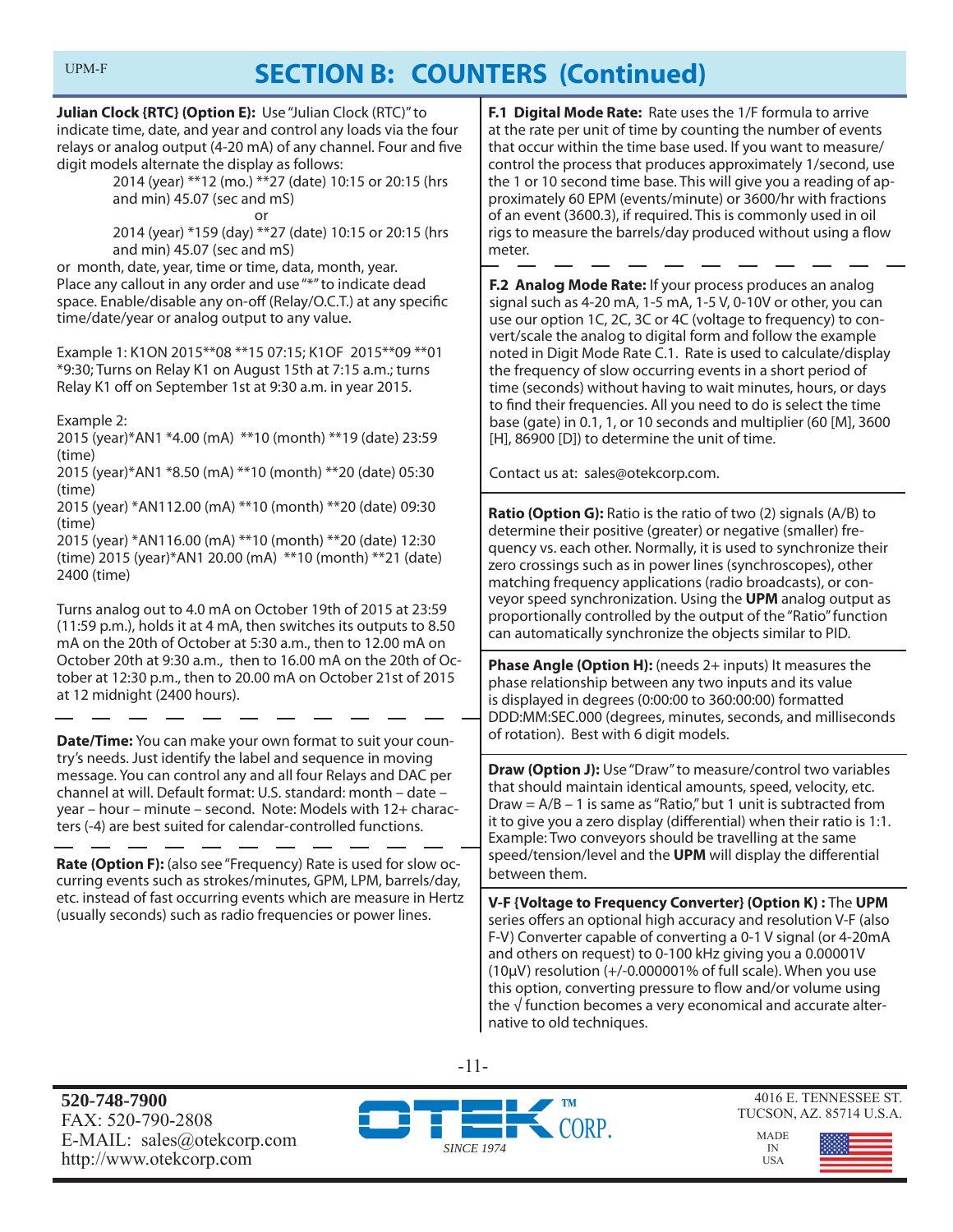**Integrations (Option L):** Use "Integration" to integrate, accumulate or totalize events (pulses) over an open period of time (seconds, minutes, hours, days). Also see "Totalizer," "Event Counter," "REM Counter," Logarithmic," "Anti-Log," and "Volume." Using our V-F (voltage to frequency counter) option, you can convert analog signals to frequency, such as pressure to flow and volume using our "Square Root" extractor function. Examples: TBW

**L.1 Square Root:** This standard feature of the **UPM** allows you to convert the differential pressure from a pressure transmitter to instantaneous flow, and if you enable the integrator mode, to accumulate (per unit of time) the flow into volume.

### **SECTION C: REMOTE DISPLAYS**

### **C) REMOTE DISPLAYS (Digits 8 & 9, option 58)**

As a remote (serial input) display/controller, the **UPM** has no analog or digital inputs enabled or tested, but it can have On-Off Control (Digit 11) and/or Analog Outputs (Digit 12). This will allow you to control your process with your own commands/ algorithm and simultaneously display an intelligent message to the operator (HMI/MMI). Imagine the possibilities!

### **D) CONTROLLER: SECTION D: CONTROLLERS**

 It can function as a **controller:** It includes an isolated optional analog output (4-20mA) that is internally powered and capable of driving up to 1K Ohm loads. The SPDT relays (4/channel) are capable of driving up to one (1) Amp at 120VAC/30VDC resistive loads. 300V MOVS are included. The open collector transistors (O.C.T.) are isolated from the signal and power inputs and can drive up to 30mA@30VDC/VCE, such as S.S.R.

### **CUSTOMS**

Class 1E (Nuclear Safety), Military (to specific MIL-Specs) and industrial grades are available. We have been supplying our armed forces, and the aerospace and nuclear industries for over 30 years.

## **SECTION E: OTHER USES**

### **E. OTHER USES:**

E.1 It can function as a **scientific meter**: It performs math functions (+, -, x,  $\div$ ,  $\sqrt{ }$ ), X-Y tables, polynomials, range, log-antilog with exponential (ideal for RAD/REM a.k.a. Gy/SV).

E.2 It can function as a **smart message center**: We use ultra-efficient 15 segment automatic tricolor (R/Y/G) LEDs for full alphanumeric display. Number of characters vary with model. Serial I/O includes isolated USB, RS485 or Ethernet.



E3. It can function as a **data logger (paperless recorder):** Some models include an optional removable 32GB μSD memory card for data storage and it is configurable to meet your needs via simple commands. Standard factory configuration is when any limit is reached and include the units I.D. number, name, run time stamp, limit data and message.

E.4 **ABOUT ISOLATION**: All models in the OTEK **New Technology** series include 100% isolation (>500VDC) between **ALL** I/O, including serial I/O, power input, control outputs (relays and O.C.T.), analog outputs and signal (analog or digital) inputs. The **UPM-F** is "display only" and has no outputs.

## **CONCLUSION**

#### **CONCLUSION:**

As you can see, the **UPM** is truly the **U**niversal **P**anel **M**eter you have been waiting for. All the listed functions (and more) are included and found in the User's Manual, making the **UPM** a versatile microcomputer with controlling capabilities superior to a **PLC** and inferior to it in cost and size. You can use it to perform most any task. If not, contact us to solve the problem together.

Use Note: Remember the **UPM's** recording capabilities with its exclusive 32 GB memory capacity. That can save you lots of headaches.

**520-748-7900** FAX: 520-790-2808 E-MAIL: sales@otekcorp.com http://www.otekcorp.com



-12-

4016 E. TENNESSEE ST. TUCSON, AZ. 85714 U.S.A.

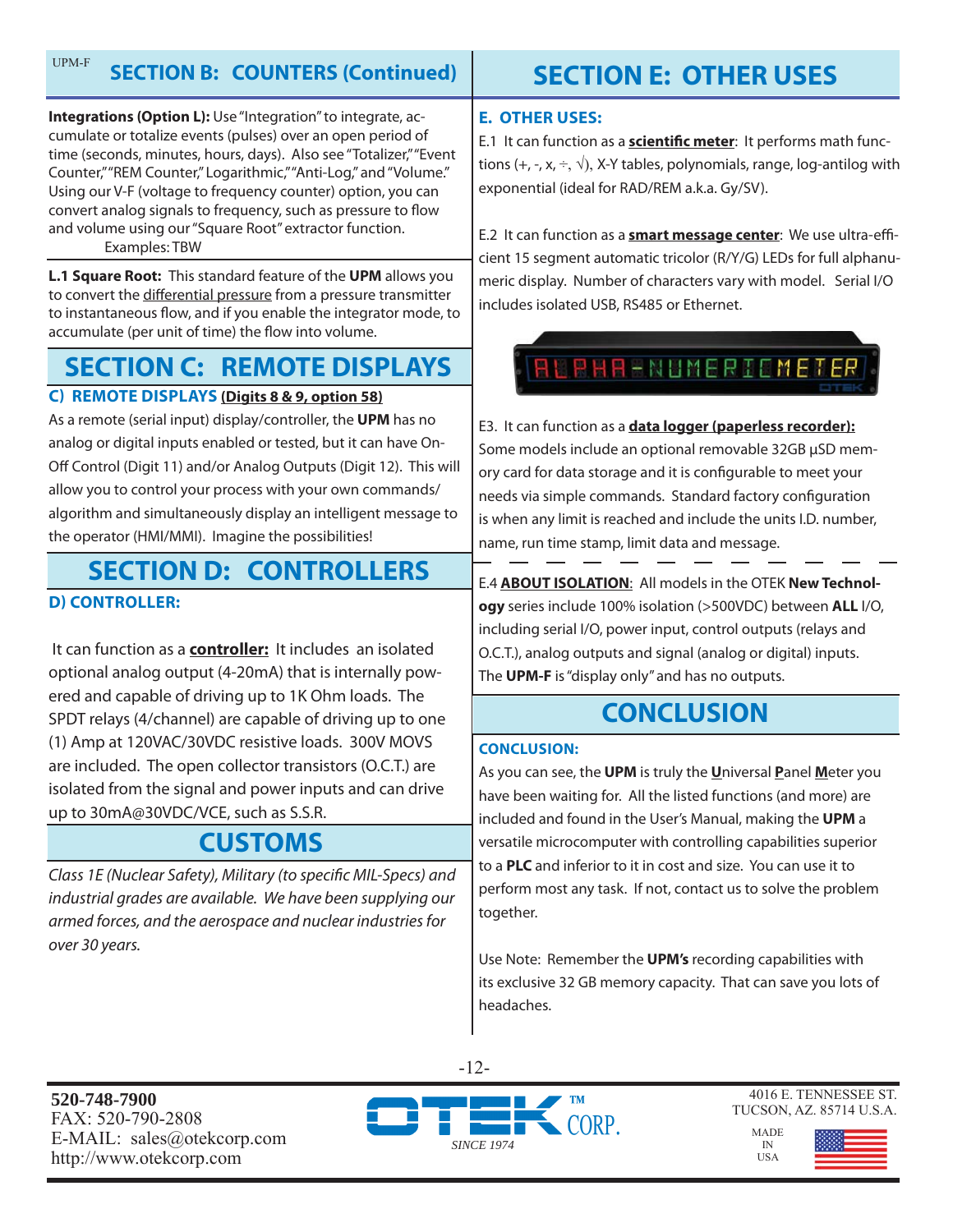### **UPM-F LOOP POWER VERSION ORDERING INFORMATION 10-12-17**



### **UPM-F SIGNAL POWER VERSION ORDERING INFORMATION 10-12-17**

#### **NOTES**:

1. # of input channels is governed by Digit 7. 2. Options 02 through 18 on Digits 8 & 9 are not available on the UPM-F.

1 CHANNEL SIGNAL POWERED DISPLAY **UPM-F** 

**UPM-F**

OTEKS FPM/516 (2" x 3") Case



**520-748-7900** FAX: 520-790-2808 E-MAIL: sales@otekcorp.com http://www.otekcorp.com



-13-



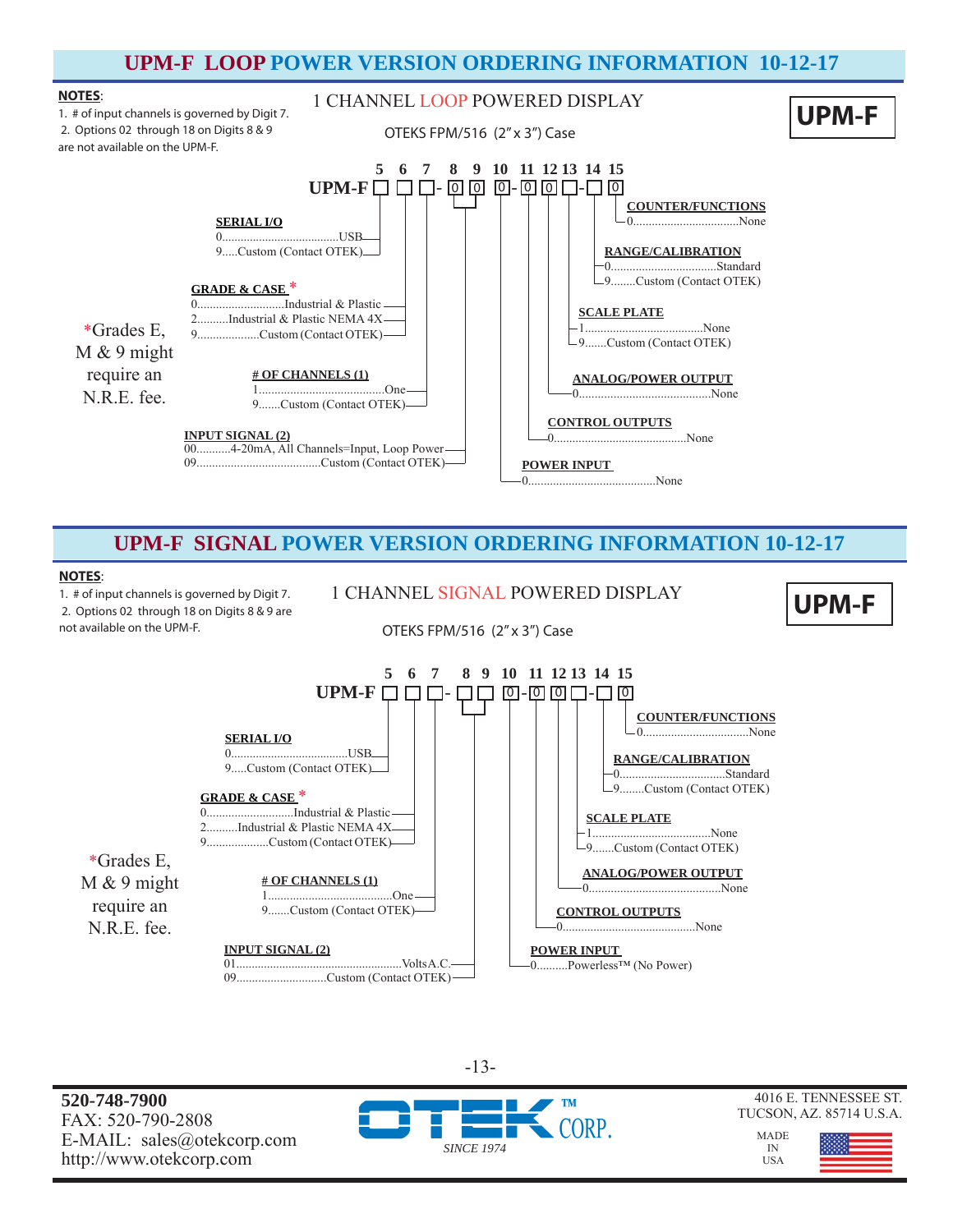# **UPM-F EXTERNAL POWER ORDERING INFORMATION 10-12-17**

| <b>SEE NOTES</b> |                                                           | 1 CHANNEL EXTERNAL POWERED DISPLAY                                                      |              |
|------------------|-----------------------------------------------------------|-----------------------------------------------------------------------------------------|--------------|
|                  |                                                           |                                                                                         | <b>UPM-F</b> |
| <b>BELOW</b>     | 8<br>9<br>5<br>6<br>-7                                    | 10 11 12 13 14 15                                                                       |              |
|                  | <b>UPM-F</b><br>$\Box$<br>$\Box$<br>l 1-                  | $\sqrt{0}$<br>$\sqrt{0}$                                                                |              |
|                  |                                                           |                                                                                         |              |
|                  | <b>SERIAL I/O</b>                                         | <b>COUNTER/FUNCTIONS</b><br>$\overline{0$ None (Use Digits 8 & 9)                       |              |
|                  |                                                           |                                                                                         |              |
|                  | 9Custom (Contact OTEK)                                    |                                                                                         |              |
|                  | <b>GRADE &amp; CASE*</b>                                  |                                                                                         |              |
|                  | 0Industrial & Plastic                                     |                                                                                         |              |
|                  | 2Industrial & Plastic NEMA 4X-                            |                                                                                         |              |
|                  | 9Custom (Contact OTEK)—                                   |                                                                                         |              |
| *Grades E,       |                                                           | AUp/Down Timer<br>BTime Interval                                                        |              |
| $M & 9$ might    | <b># OF CHANNELS (1)</b>                                  |                                                                                         |              |
| require an       |                                                           |                                                                                         |              |
| N.R.E. fee.      | 9Custom (Contact OTEK)_                                   | .EJulian Clock                                                                          |              |
|                  |                                                           |                                                                                         |              |
|                  | INPUT SIGNAL (2-5)<br>204-20mA (All Channels Same Input)— |                                                                                         |              |
|                  |                                                           | -J………………………………………Draw                                                                   |              |
|                  |                                                           | KV-F (Voltage to Frequency)                                                             |              |
|                  |                                                           |                                                                                         |              |
|                  |                                                           |                                                                                         |              |
|                  |                                                           | <b>RANGE/CALIBRATION</b>                                                                |              |
|                  |                                                           |                                                                                         |              |
|                  |                                                           | -9Custom (Contact OTEK)                                                                 |              |
|                  |                                                           |                                                                                         |              |
|                  |                                                           | <b>SCALE PLATE</b>                                                                      |              |
|                  |                                                           |                                                                                         |              |
|                  |                                                           | -9Custom (Contact OTEK)                                                                 |              |
|                  |                                                           |                                                                                         |              |
|                  |                                                           | <b>ANALOG/POWER OUTPUT</b>                                                              |              |
|                  |                                                           | None                                                                                    |              |
|                  |                                                           |                                                                                         |              |
|                  | 41Hertz (10KHz/5V Logic) F.S.-                            | <b>CONTROL OUTPUTS</b>                                                                  |              |
|                  | 42Hertz (120VAC/40-100 Hz) F.S.-                          |                                                                                         |              |
|                  | 43Hertz (240VAC/30-100 Hz) F.S.-                          |                                                                                         |              |
|                  |                                                           | <b>POWER INPUT</b>                                                                      |              |
|                  |                                                           | -2Non-Isolated 5VDC                                                                     |              |
|                  |                                                           | -3Non-Isolated 7-32VDC                                                                  |              |
|                  |                                                           | -9Custom (Contact OTEK)                                                                 |              |
|                  |                                                           |                                                                                         |              |
|                  |                                                           |                                                                                         |              |
|                  |                                                           |                                                                                         |              |
|                  |                                                           | <b>NOTES:</b>                                                                           |              |
|                  | 58None (Serial Input Remote Meter)-                       | 1. # of input channels is governed by Digit 7.                                          |              |
|                  |                                                           | 2. Options 20 thru 58 available for all models.                                         |              |
|                  |                                                           | 3. Options 20 through 1C only for externally powered models (Digit 10,<br>options 1-9). |              |
|                  | 1CAny Digit 15 V-F (Option K) Input Level-                | 4. Option 1A accepts 5V TTI/CMOS inputs or dry contacts (10K $\Omega$ pull ups)         |              |

4. Option 1A accepts 5V TTl/CMOS inputs or dry contacts (10KΩ pull ups). Option 1B accepts dry contacts to 150V DC/AC pulses. See "Debouncer/ Filter" definitions. Option 1C accepts 0-1V DC & 4-20mA. See "V-F" definition. Conditions: If digit 15="0," then digits 8 & 9 must be options 00-58 and vice-versa. If digit 15="1" thru "L" then digits 8 & 9 must be 1A-1C and digit 10 (power) must be option 1-9. Option H (Phase angle) requires 2 inputs.

5. Options 02 through 18 on Digits 8 & 9 are not available on the UPM-F.

-14-

**520-748-7900** FAX: 520-790-2808 E-MAIL: sales@otekcorp.com http://www.otekcorp.com



4016 E. TENNESSEE ST. TUCSON, AZ. 85714 U.S.A.